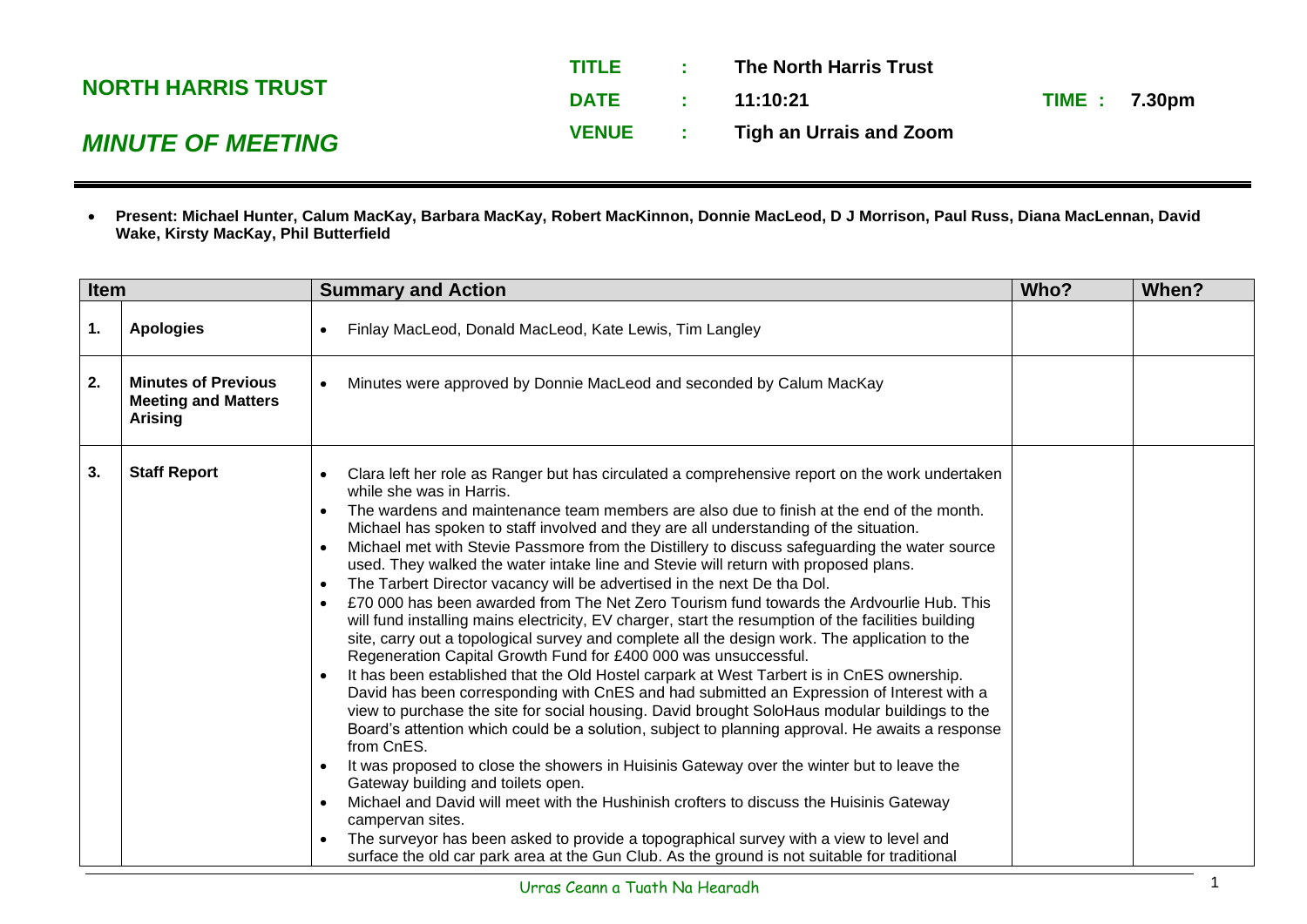| Item | <b>Summary and Action</b>                                                                                                                                                                                                                                                                                                                                                                                                                                                                                                                                                                                                                                                                                                                                                                                                                                                                                                                                                                                                                                                                                                                                                                                                                                                                                                                                                                                                                                                                                                                                                                                                                                                                                                                                                                                                                                                                                                                                                                                                                                                                                                                                                                                                                                                                                                                                                                                                                                                                                                                                                                                                                                                                                                                                                                                                                                                                                                                                                                                                                                                                                                                                                                                                                                                                                                                                                                                                                                                                                                                                                                                                                                                                                                                                                                                               | Who?    | When? |
|------|-------------------------------------------------------------------------------------------------------------------------------------------------------------------------------------------------------------------------------------------------------------------------------------------------------------------------------------------------------------------------------------------------------------------------------------------------------------------------------------------------------------------------------------------------------------------------------------------------------------------------------------------------------------------------------------------------------------------------------------------------------------------------------------------------------------------------------------------------------------------------------------------------------------------------------------------------------------------------------------------------------------------------------------------------------------------------------------------------------------------------------------------------------------------------------------------------------------------------------------------------------------------------------------------------------------------------------------------------------------------------------------------------------------------------------------------------------------------------------------------------------------------------------------------------------------------------------------------------------------------------------------------------------------------------------------------------------------------------------------------------------------------------------------------------------------------------------------------------------------------------------------------------------------------------------------------------------------------------------------------------------------------------------------------------------------------------------------------------------------------------------------------------------------------------------------------------------------------------------------------------------------------------------------------------------------------------------------------------------------------------------------------------------------------------------------------------------------------------------------------------------------------------------------------------------------------------------------------------------------------------------------------------------------------------------------------------------------------------------------------------------------------------------------------------------------------------------------------------------------------------------------------------------------------------------------------------------------------------------------------------------------------------------------------------------------------------------------------------------------------------------------------------------------------------------------------------------------------------------------------------------------------------------------------------------------------------------------------------------------------------------------------------------------------------------------------------------------------------------------------------------------------------------------------------------------------------------------------------------------------------------------------------------------------------------------------------------------------------------------------------------------------------------------------------------------------------|---------|-------|
|      | building the option of relocating the recycling site using structures like containers and<br>portacabins is being explored.<br>New donations posts have been received and one will be installed at the Marig viewpoint, it<br>$\bullet$<br>was suggested to install one at the second Urgha car park.<br>Official termination of the Amhuinnsuidhe Hatchery lease has been received from the Scottish<br>$\bullet$<br>Salmon Company.<br>Donnie will represent the Trust at a meeting to be held with other Harris groups and the CnES<br>Leader to discuss future management of campervans visiting the island.<br>Michael has commenced work on the North Harris Native Habitat Restoration project and has<br>$\bullet$<br>contacted and met with some of the Common Grazings. Urgha and Carragriech are supportive<br>and willing to become involved, Kyles have expressed reservations and a meeting with Scalpay<br>CG will be held later this month. Donnie will attend the Scalpay CG meeting as Michael holds a<br>conflict of interest as a CG shareholder. Michael will send Kyles CG the final proposal to allow<br>them to determine whether they wish to be involved in the project. It was suggested to publicise<br>the project in the local press.<br>Michael has contacted SSE regarding the land behind the North Harris Medical Practice. Mairi<br>MacIver, CLD at CnES, had been in contact regarding an area for a youth hub and it was felt<br>that this area would be ideal. Most of the £3000 awarded by YPI is still held in the Trust<br>accounts, which could contribute towards the project, with other funding sources to be sought.<br>Michael had suggested a polytunnel and a tree nursey and Mairi agreed. Michael has since<br>contacted the Woodland Trust about the proposal, who were very supportive. SSE are also<br>supportive and Michael will continue with negotiations. It was felt that as Michael currently has<br>numerous commitments to ask Mairi if she would be able to undertake funding applications.<br>The Ranger funding from Bord na Gaidhlig expires at end of the month. An application has<br>been submitted to Community Land Scotland for Gaelic Language related funding to support<br>the Ranger service. A decision is expected at the end of the month.<br>Other community groups have also raised concerns about the Peatland Restoration, Carbon<br>$\bullet$<br>Credits. It was decided to wait until the sector develops and matures before making a decision.<br>In future Michael will circulate Harris Forum minutes to directors and staff when received.<br>$\bullet$<br>ACE have offered to undertake a ground deer count which the Board agreed to accept. It was<br>$\bullet$<br>proposed to have an cull of 35 hinds, 25 to the Stalking Club and 10 to ACE.<br>The Trust's commitment of helping renovate the Scalpay Playpark has been fulfilled with 12<br>manpower days recorded. SCA have made it clear that neither they, nor any other community<br>body, will be taking responsibility for the play park when it is operational and have donated the<br>equipment to the Trust. After inquiring with our insurers it seems the land the playpark sits on is<br>covered by our Public Liability insurance but the equipment will require a separate policy item.<br>There will be a substantial cost involved along with annual maintenance and regular assurance<br>checks on equipment. The board proposed that once the resumption process has been<br>completed, the ownership of the play park area be transferred to SCA or another appropriately<br>constituted local group. Legal costs would be met by the Trust and ownership would be<br>transferred for a token figure. Michael will contact SCA with this proposal. | Michael |       |